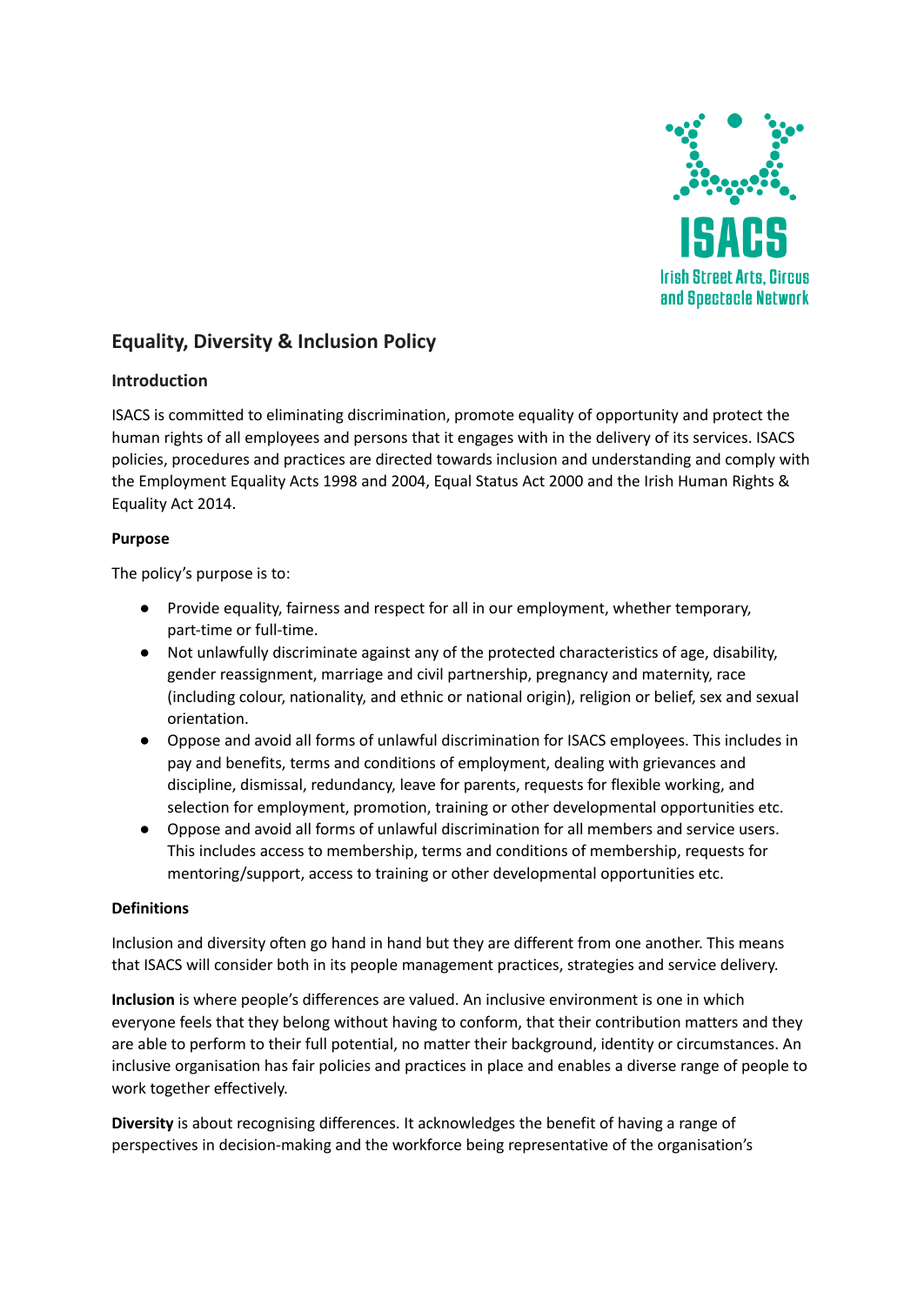members and service users. The concept of 'intersectionality' - that we all have multiple, overlapping identities that impact on our experience - takes into account this principle.

Differences include visible and non-visible factors, for instance, personal characteristics such as background, culture, personality, workstyle, accent, and language. Within a working environment, it is important to recognise that a 'one-size-fits all' approach to managing people does not achieve fairness and equality of opportunity for everyone. People have different personal needs, values and beliefs. Good people management practice needs to be consistently fair but also flexible and inclusive to support both individual and business needs.

Discrimination can:

- Impact an individual's wellbeing, performance at work and intention to stay.
- Adversely affect employment opportunities.
- Result in failure to recognise skills-based abilities, potential and experience.
- Result in significant legal costs, compensation and settlements paid to avoid defending expensive discrimination claims.

## **ISACS Commitments**

## **Employment**

ISACS understands that promoting and supporting diversity in the workplace is an important aspect of good people management - it's about valuing everyone in the organisation as an individual. However, to reap the benefits of a diverse workforce it's vital to have an inclusive environment where everyone feels able to participate and achieve their potential.

The aim for ISACS is that the workforce is truly representative of all sections of society and its service users, and that all employees feel respected and able to give their best.

ISACS will:

- Provide equality of opportunity for all job applicants or employees irrespective of gender, marital / civil status, family status, sexual orientation, religious belief, age, disability, race, colour, nationality or ethnic or national origin, membership of the travelling community.
- Create a working environment free of bullying, harassment, victimisation and unlawful discrimination, promoting dignity and respect for all, and where individual differences and the contributions of all staff are recognised and valued.
- Take seriously complaints of bullying, harassment, victimisation and unlawful discrimination by fellow employees, customers, suppliers, visitors, the public and any others in the course of the organisation's work activities (as per the ISACS Bullying Prevention Policy).
- Seek to ensure that through its recruitment and selection procedures, it provides equality in opportunities for employment.
- ISACS is committed to achieving equality of opportunity for all employees in career development, training and promoting.
- Monitor and review employment policies and practices to ensure that they do not, directly or indirectly, discriminate unfairly against individual members or staff or particular groups of employees.

#### **Membership & Service Users**